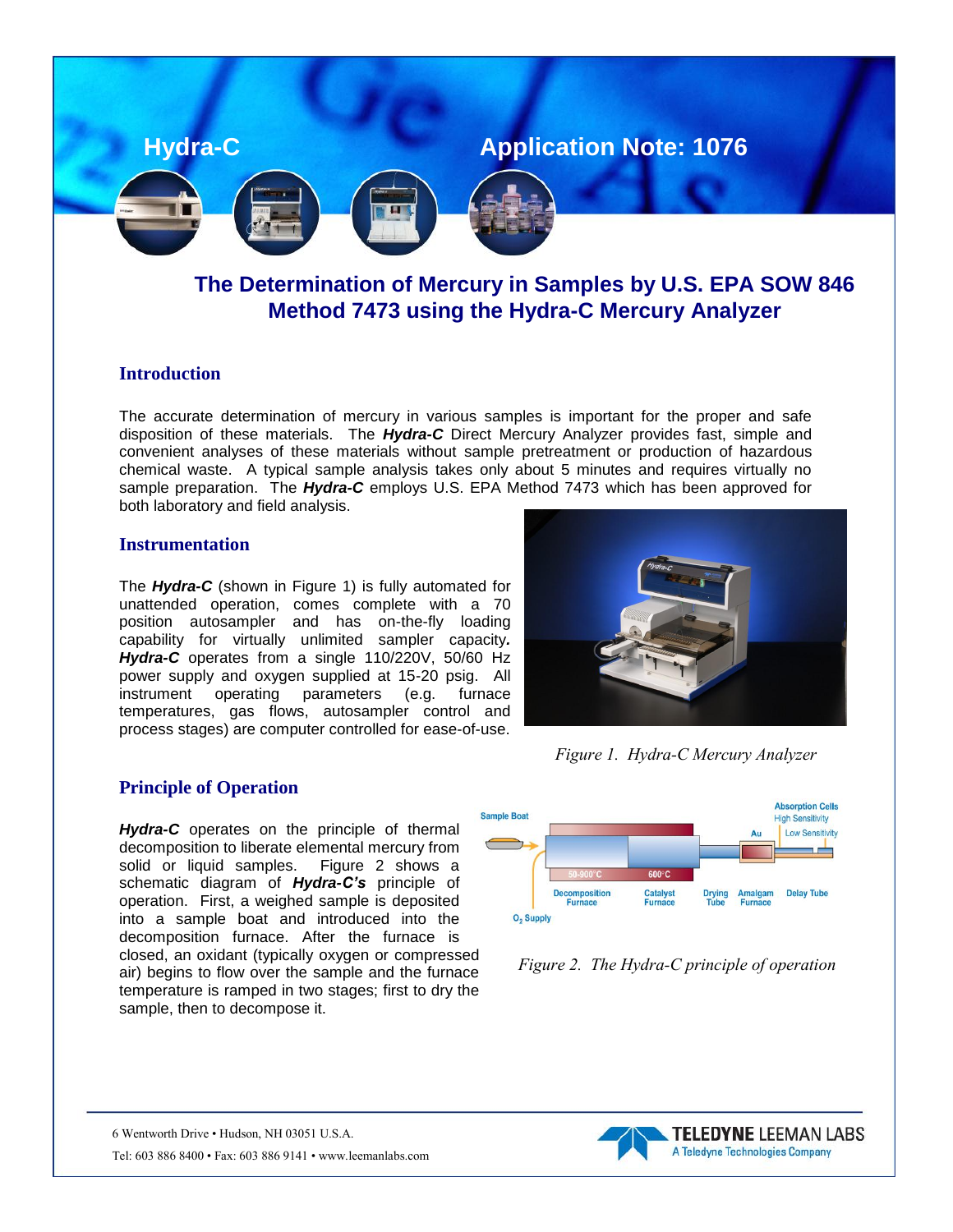

The analytical process typically involves combusting (thermal decomposition) the sample at high temperatures with oxygen; although, for some applications gentle heating of the sample in air is adequate to release the mercury. During the combustion step the evolved gases are carried through a heated catalyst to produce free mercury while removing halogens, nitrogen oxides, and sulfur oxides. The remaining combustion products including elemental mercury (Hg<sup>0</sup>) are swept first through a dryer and then through a gold amalgamation trap where all elemental mercury is captured. Following the decomposition step, the amalgamation trap is heated and the free mercury is carried into an atomic absorption spectrometer. The mercury level is reported using a wide dynamic range detection system that operates from 0.005 ng (its detection limit) to its upper limit of 1000 ng. For applications requiring significantly higher detection capability an optional high range detection system is available which can be used to analyze samples containing up to 20,000 ng of Hg per sample deposition.

# **Experimental**

Table 1 shows the instrument parameters employed for the calibration. Some of the sample matrices analyzed required slightly different drying conditions for optimum results. Nickel boats were used for all the samples in this analysis.

| <b>Parameter</b>            | <b>Water</b>                | <b>Biological</b> | Coal                | <b>Soil</b>         |
|-----------------------------|-----------------------------|-------------------|---------------------|---------------------|
| Dry                         | $300^{\circ}$ C for         | 300°C for         | $300^{\circ}$ C for | $300^{\circ}$ C for |
|                             | 30-140 sec.                 | 70 sec.           | 30 sec.             | 30 sec.             |
| Decomposition               | 800°C for                   | 800°C for         | 800°C for           | 800°C for           |
|                             | 150 sec.                    | 150 sec.          | 250 sec.            | 150 sec.            |
| Catalyst                    | $600^{\circ}$ C             |                   |                     |                     |
| <b>Catalyst Wait Period</b> | 60 sec.                     |                   |                     |                     |
| Gold Trap                   | $600^{\circ}$ C for 30 sec. |                   |                     |                     |
| Measurement                 | $100$ sec.                  |                   |                     |                     |
| Oxygen Flow                 | 350 ml/min                  |                   |                     |                     |

### **Table 1: System Parameters**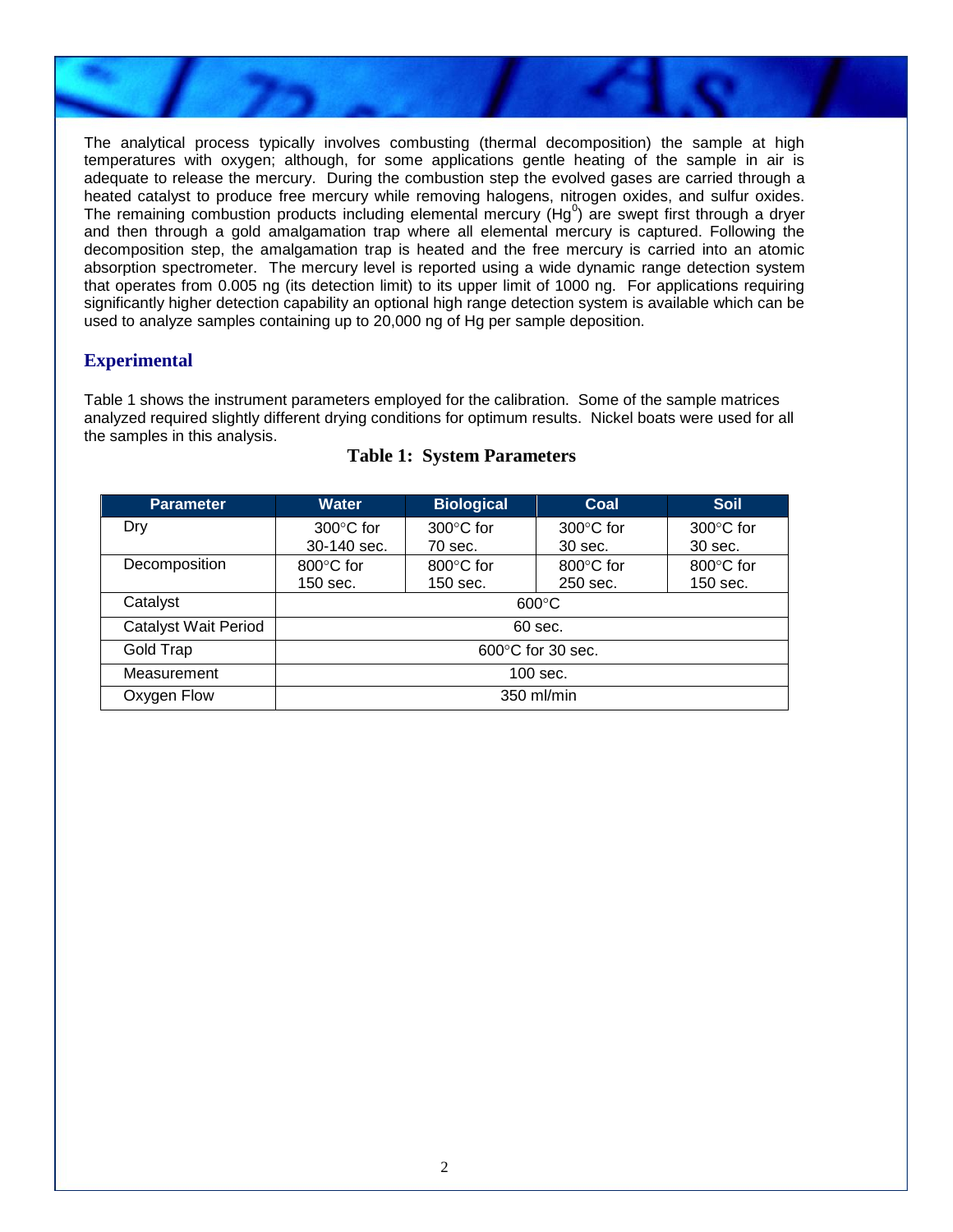

## **Calibration**

Calibration was completed using aqueous standards prepared in 1% HNO<sub>3</sub>. Working standards included a blank, 0.1, 1.0 and 10.0 ppm solution. The calibration curves are displayed in Figures 3 and 4 as micro absorbance vs. total mercury injected.



*Figure 3. Hydra-C Low Concentration Range (0-40 ng)*



*Figure 4. Hydra-C High Concentration Range (40-500ng)*

# **Results**

Before any analysis began the Instrument Detection Limit (IDL) and Method Detection Limit (MDL) were determined. The IDL was obtained by analyzing seven replicate blanks and the MDL was determined by analyzing seven replicates of NIST SRM8437 (Hard Red Spring Wheat Flour). The IDL was determined to be 0.005 ng and the MDL was determined to be 0.02 ng. The data used to calculate these are presented below in Table 2.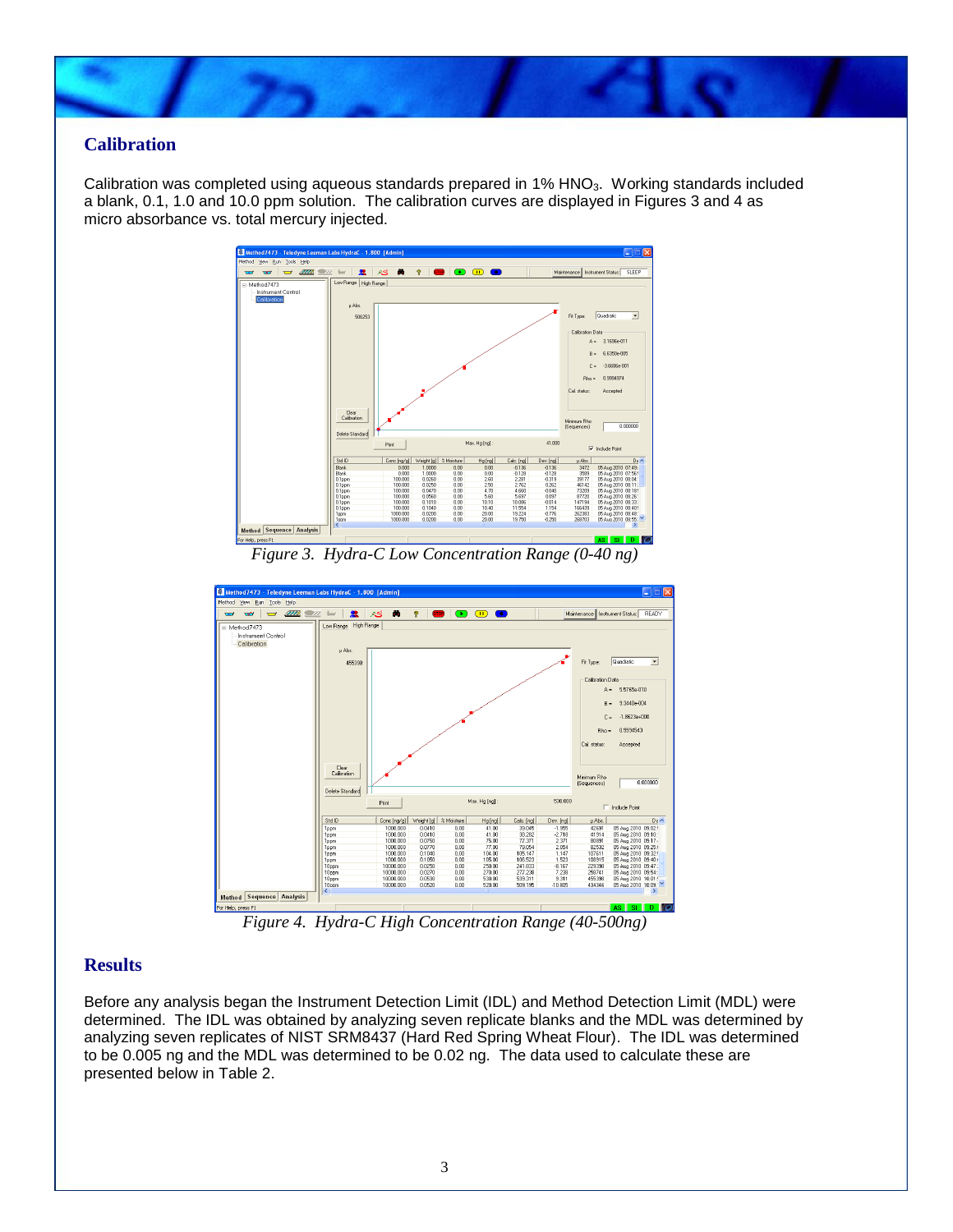

| <b>Replicate</b> | <b>IDL (ng Hg)</b> | <b>MDL</b> (ng Hg) |  |
|------------------|--------------------|--------------------|--|
|                  | 0.010              | 0.192              |  |
| 2                | 0.011              | 0.179              |  |
| 3                | 0.010              | 0.179              |  |
| 4                | 0.014              | 0.189              |  |
| 5                | 0.013              | 0.195              |  |
| 6                | 0.011              | 0.180              |  |
|                  | 0.012              | 0.182              |  |
| Std Dev          | 0.0015             | 0.0067             |  |
| IDL              | 0.0047             | 0.021              |  |
|                  |                    |                    |  |

**Table 2: IDL and MDL results**

The method blank must be either below the MDL or ≤10% the sample concentration for the results to be reportable. Quality control checks were analyzed every ten samples for both the low and high curves. The method requires the results for the quality control checks to be within  $\pm$  20% of the certified value.

Four sample matrices were analyzed by this method. Each sample type was analyzed in duplicate and a spike was analyzed to determine recovery. A certified reference material of a similar matrix type was analyzed to check for accuracy. The results of the analysis are presented in Table 3. The average sample weight analyzed also is displayed in Table 3. Sample spike (MS) recovery and spike duplicate (MSD) relative percent difference are presented in Table 4. Spike recovery must be within  $\pm 20\%$  and the relative percent difference between the spike and spike duplicate must be less than  $\pm 20\%$ .

#### **Table 3: Certified reference material results**

| Sample<br><b>Matrix</b> | <b>Name</b>      | Average sample<br>weight | Certified<br>Concentration<br>(PPM) | Measured<br>Concentration<br>(PPM) |
|-------------------------|------------------|--------------------------|-------------------------------------|------------------------------------|
| Water                   | ERA              |                          |                                     |                                    |
|                         | WasteWatR        | 0.215g                   | 0.015                               | 0.016                              |
| Coal                    | SABS SARM20      | 0.133g                   | 0.250                               | 0.233                              |
| Biological              | <b>NIST 1515</b> | 0.135g                   | 0.044                               | 0.043                              |
| Soil                    | <b>NIST 2704</b> | 0.121g                   | 1.480                               | 1.451                              |